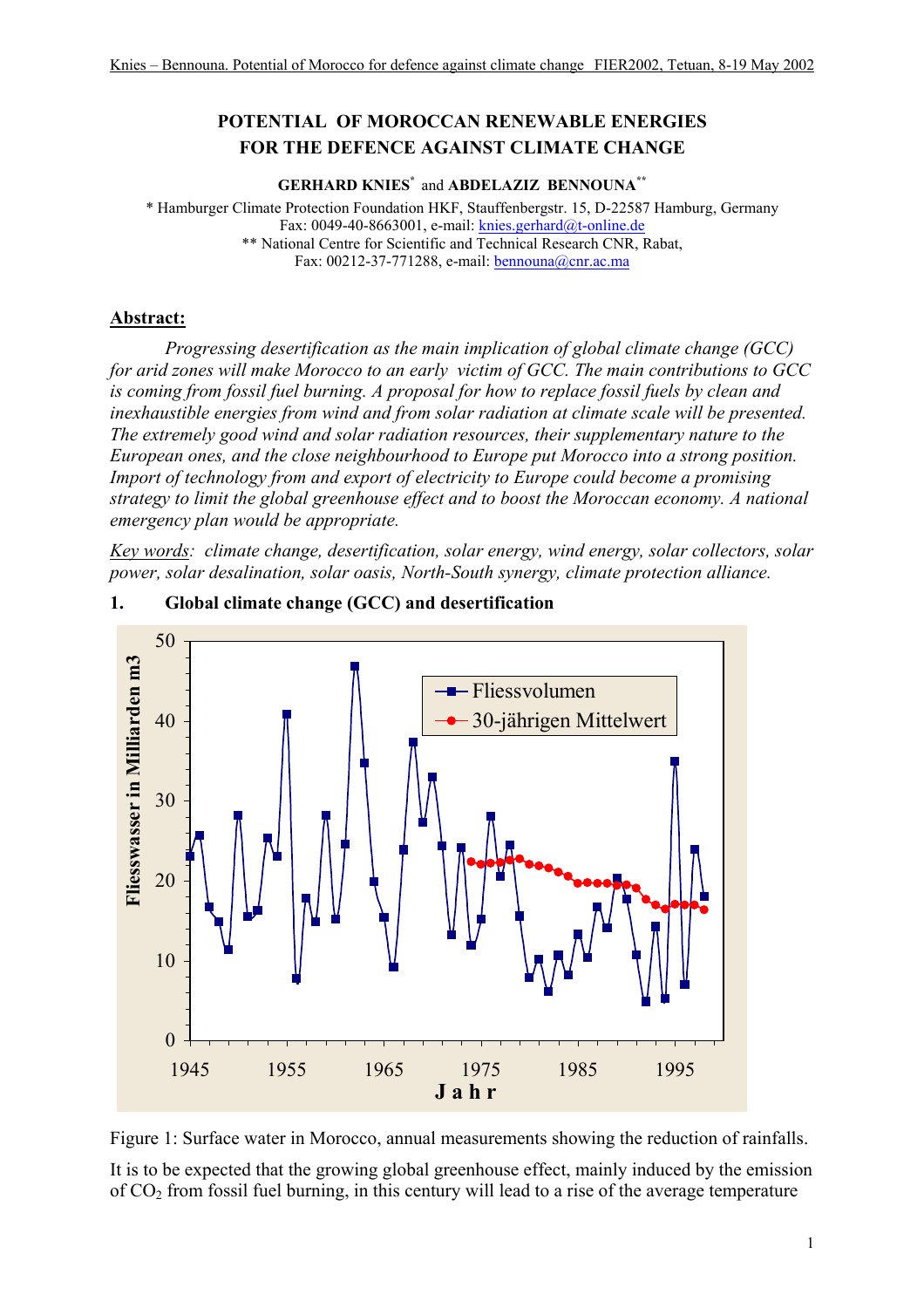at the surface of the earth between 1.5 to 5.0 degree, and to a rise of the sea water table by some decimetres. There will be also many regional changes of weather, local climate, precipitation, growing conditions for plants and living conditions for animals, coming along with the enhanced greenhouse effect. In the moderate climate zones the weather will become less moderate. The intensity of rainfalls, the levels of floods and the strength of storms will go up. "Century floods, century storms or century draughts" will repeat within decades. Damages to buildings, trees and landscapes will grow. In the sunbelt, the arid zones will expand. This means that the Sahara will intrude into Morocco, Algeria, Southern Spain, and Sicily.

### **2. Morocco as prominent victim of climate change**

In the Maghreb region the most striking effect of climate change will be the reduction of rainfalls, see Figure 1. This is a direct threat to Morocco's life line. When the declining trend continues, Morocco is going to loose it's agriculture. This will constitute tremendous economic, social and cultural damages. The Sahara will move across the Atlas. How fast this process will progress in future does depend on the development of world wide  $CO<sub>2</sub>$  emissions, i.e. is subject to human influence. The continued extension of world-wide  $CO<sub>2</sub>$  emissions is a direct attack against Morocco as an inhabitable country. Morocco has to take measures – either dealing with the damages or preventing them. We will discuss an option for the latter.

# **3.** The main CO<sub>2</sub> emitters

Climate changes are nothing new in the history of nature. The present climate change, however, is man made. The "Antropogenic Greenhouse Effect" is happening within decades instead of millennia. Who is running this attack against the future of Morocco? It is mainly launched in the Northern hemisphere of the world. The large  $CO<sub>2</sub>$  emitters are listed in Table 1. The contribution of Morocco's  $CO<sub>2</sub>$  emissions to the global greenhouse effect are marginally small. The big oil producing countries fuel this attack and take profit from it. The numbers in Table 1 suggest 2 important conclusions:

- Morocco (+North Africa) cannot stop climate change by national reduction.
- Morocco (+North Africa) could slow down climate change in an alliance with Europe (+ former SU).

|                        |                     |            | رن                     |
|------------------------|---------------------|------------|------------------------|
| The region             | $CO2$ emissions per | Population | $CO2$ emissions/capita |
|                        | year (Megatons)     | (Millions) | (Tons/person)          |
| World                  | 25,000              | 6,000      | 4.2                    |
| <b>USA</b>             | 6,000               | 280        | 21.0                   |
| Europe (OECD)          | 3,800               | 508        | 7.4                    |
| Europe (not $OECD$ ) + | 3.200               | 417        | 77                     |
| former SU              |                     |            |                        |
| China                  | 3,100               | 1,250      | 2.5                    |
| South America          | 910                 | 400        | 2.3                    |
| Africa                 | 900                 | 736        | 1.2                    |
| Morocco                | 28                  | 28         | 1.0                    |

Table 1: Annual CO<sub>2</sub> emissions, 1997 (German Ministry of Economics, Energy Data 2000)

# **4.** How much  $CO<sub>2</sub>$  is to be mitigated?

Climate experts at the Intergovernmental Panel on Climate Change (IPCC) come to the conclusion that for a slowdown of climate change to a "tolerable" pace, it is required to reduce present world-wide  $CO_2$  emissions by 50%, until the year 2050. This is about 12,000 Megatons (Mt)  $CO<sub>2</sub>$  less than now. Out of these, about 5000 Mt  $CO<sub>2</sub>$  are to be reduced in Europe and former SU, to bring these regions down to about 20% of their present emissions.

How much energy is this?  $5,000$  Mt CO<sub>2</sub> correspond to 1,500 Mt oil,  $(10,000,000,000)$  barrels), and to 18,000 Tera Watt hours (TWh) thermal energy. At the latitude of Morocco,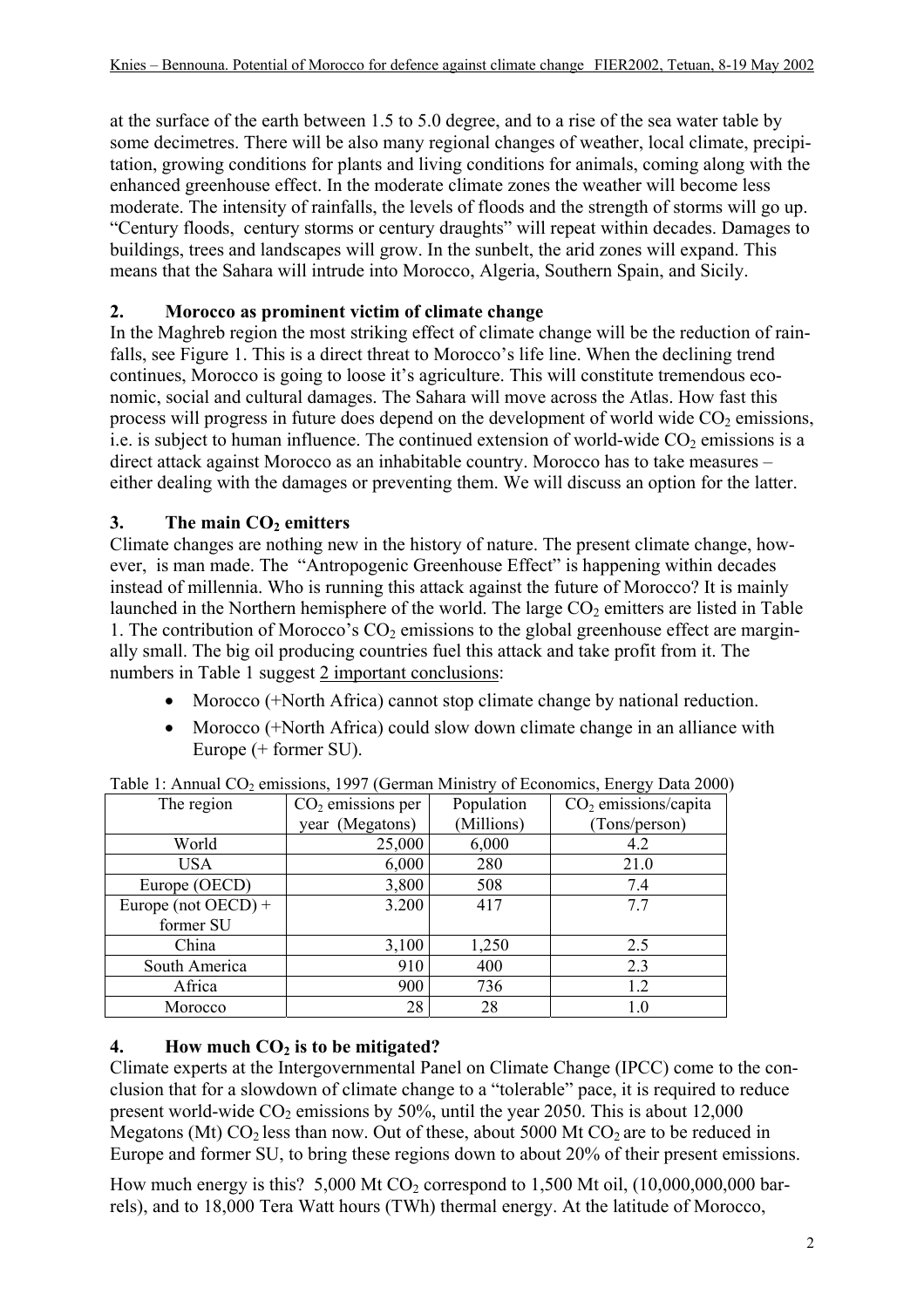energy as in 1.2 Million barrels of oil is radiated by the sun onto an area of 1 km², yearly. The fossil energy to be substituted in the "Northern backyard" of North Africa corresponds to the solar radiation onto 8,300 km² , a square of 90 km side length. If 15% of solar radiation would be converted into usable and transportable energy, like electricity or hydrogen, an area of 55.000 km², or a square of 235 km side length would be sufficient. This is near 0.5% of the area of the Sahara. In the sunbelt areas, there are further suitable desert regions in the Northern and in the Southern hemisphere around the world. In addition there are large areas offshore in the North Sea and on-shore in the West African trade wind regions with excellent wind. Further, in the moderate climate zones there is a lot of bio-mass available. Space with suitable locations for solar collectors and for wind turbines is not the limitation for a replacement of fossil fuels by solar or wind energy.

Limitations though arise from the fact, that the regions with very good solar and wind conditions are largely low  $CO<sub>2</sub>$  emission regions, while the high  $CO<sub>2</sub>$  emission regions are rather short of very good solar and wind conditions. But these limitations can be overcome by the technology of High Voltage Direct Current (HVDC) long distance transmission lines, which can transmit electricity from North Africa to middle Europe with losses between 10 and 15% (see Fig. 4b).

### **5. Potential and technologies for wind and solar radiation**

Southern Morocco has large regions with excellent solar and wind conditions.

5.1 The wind potential: In the Southern parts of Morocco, in trade wind regions with a yield between 3000 and over 4000 h/a full load, an electric power of over 1000 TWh/a could be generated. This is 40% of electricity consumption of the EU. The investment cost of wind turbines in the GW class is  $0.9 + -0.1$   $\varepsilon$ /W for turbine and generator. Here electricity from wind could be generated at costs between 2 - 4  $\epsilon$ cent/kWh [1].

5.2 The solar potential: Typical values for the annual solar direct normal irradiation are 2,5 MWh/m² and more or with 2200 and more full load hours per year. Using thermal storage the full load hours for solar power plants can be extended to over 5000 h/a, depending on the collector field size. Three types of concentrating collector have been developed (Fig.2). The new Fresnel collector by Solarmundo NV [2] is the most economic one, with only half the cost of parabolic trough collectors. With the Fresnel collector technology (Fig. 2a), the



Figure 2: Concentrating solar collectors: a) Fresnel type line concentrators of Solarmundo NV, b) parabolic trough concentrators, c) point concentrators with tower for the receiver volume.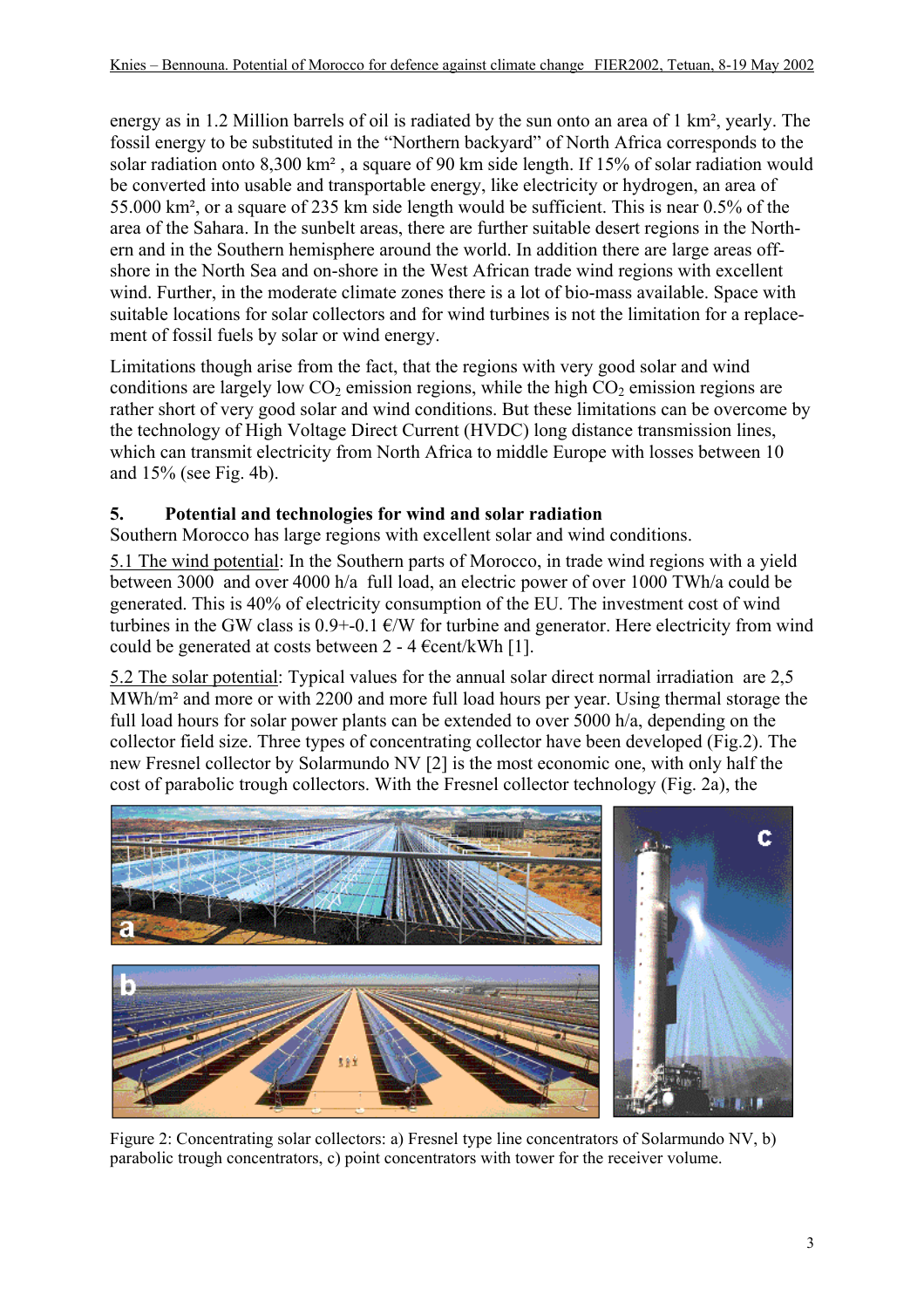collector area for  $1TWh_{el}/a$  is 4.0 km<sup>2</sup> at 2.5 MWh/am<sup>2</sup>. This means that effectively 5 km<sup>2</sup> are required per TWh/a. Morocco clearly has the space for solar collectors for several 1000 TWh/a . The investment cost for the plant is about  $(1.1 +/- 0.1) \in$ /Watt, with 40% for the power block and 60% for the collector field, at present.

Table 2: Costs for "1 barrel solar energy" (equivalent to the thermal energy provided by 1 barrel oil)

| During amortisation (20 years) | After amortisation |  |
|--------------------------------|--------------------|--|
| $18 + - 2 \epsilon$            | $4.0 + -0.5 \in$   |  |

Costs for "1 barrel" solar thermal energy from the Solarmundo collectors at a 2.5 MWh/am² radiation site are below the world market price for oil (22-33€) or similar to natural gas (15-25€), already now. Within 10 to 20 years a further cost reduction for collectors by 50% as result of mass production is to be expected, while fuel prices might go up.



Figure 3: The SOLARTON is a solar power plant with a seawater desalination plant – and optionally chillers - in co-generation, and with agriculture in the shaded land under the collector mirrors. The mirrors are at an elevation of about 4 meters above ground (Fig. 2a). Below them the temperatures are moderate and evaporation of irrigating water is strongly reduced. A 400 MW<sub>el</sub> electric plant would provide about 3 (8) km² shaded farm land (in brackets: with thermal storage for 24h/d operation), and 130 (380).000 m<sup>3</sup> water per day for civil consumption and irrigation. The electricity could power further electrical desalination plants.

A SOLARTRON with 400 MW electric power would provide for 100,000 people 4 kW electricity, and  $1.3$  (3.8) m<sup>3</sup> water per day and person. The SOLARTRON could form the core of a **solar oasis settlement with water, power, chilling and agriculture**. A green belt along the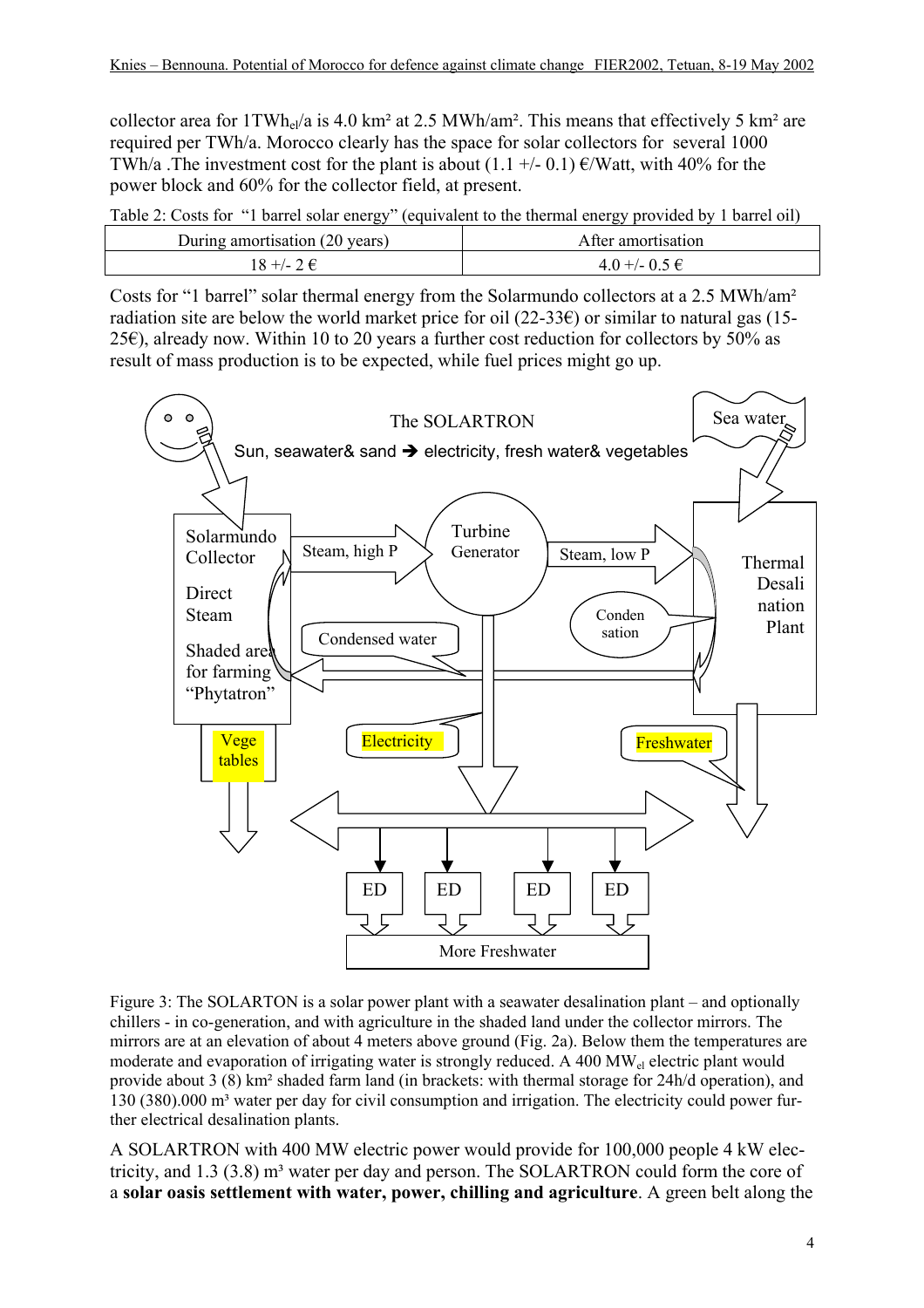long coast line of Morocco, where sun and seawater water are available, could be created.

**6. Water for Morocco, electricity for Europe, climate stabilisation for both.**  Morocco needs water and Europe clean energy. The configuration of the SOLARTRON can generate together with 1 TWh electricity 40 Mio.  $m<sup>3</sup>$  of water [3]. Electricity can be transmitted to middle Europe with losses around 10 %. Morocco could easily export electricity from wind and solar power at any level of demand and for an attractive price to Europe. In turn, Europe could engage it's tremendous technical and financial resources. The potentials and the needs of both sides can be optimally combined, as shown in Figure 4, [4].



Figure 4: Vision of a large high voltage direct current (HVDC) grid interconnecting the most productive sites for renewable electricity generation in Europe and North Africa. Such a Climate Protection Alliance will activate the large synergetic renewable energy potential of both regions, which otherwise could not be exploited because of national limitations in resources and demands.

In a **Climate Protection Alliance between North Africa and Europe** the climate stabilisation goals can be achieved faster and more economically than by each region separately. Figure 5 [4] shows a scenario for 80% clean electricity in 2050. Here the imported power from North Africa makes up for about 8 GW. This could amount to 40 TWh/a, or 10% of German electric power. The EU could absorb about 5 times as much, i.e. 200 TWh/a from Morocco. This implies a capacity of around 50 - 100 GW.



Figure 5: Hourly simulation of the electricity load and generation in Germany in the year 2050 in a scenario assuming a steady expansion of renewables in the power sector.